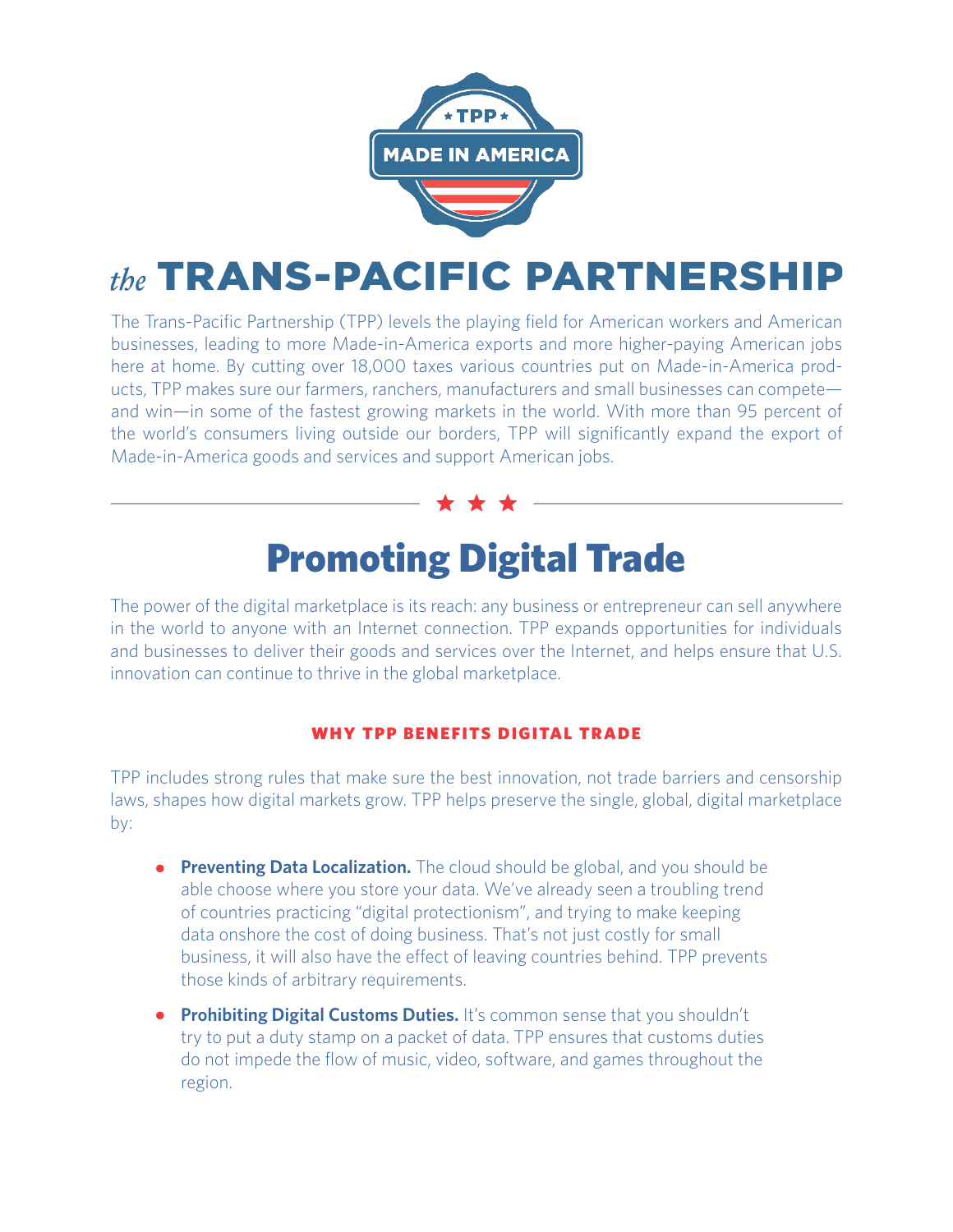- **• Enabling Cross-Border Data Flows.** And it's not just music, video, software and game products that depend on data flows—so do all companies that interact with consumers, help people find products, or facilitate communication through the Internet. TPP protects the movement of that data—with room for appropriate safeguards, including for privacy.
- **• Sustaining Cybersecurity & Encryption.** Some countries are even blocking the use of technologies like encryption or VPN, claiming these basic cybersecurity tools threaten national security. The TPP region will be a better place to do digital business, because parties will not be permitted to put those arbitrary restrictions in place, and governments will cooperate on cyber security.
- **• Barring Forced Technology Transfers.** U.S. companies should not have to hand over their source code or proprietary algorithms to their competitors, or a regulator that will then pass it along to a State-owned enterprise. TPP ensures that that you don't have to give up trade secrets or substitute local technology into your products and services, in order to access new markets.
- **• Preserving Standardization and Global Interoperability.** Companies should not have to produce a different piece of hardware for every country in which they sell products—that's why we have the global standards process, where industry leads and the best technologies win. TPP ensures that countries can't arbitrarily demand that less competitive national standards be forced into American products.
- **• Promoting Copyright Protections and Important Exceptions and Limitations—as in U.S. Law**. Copyright protections are essential to ensuring that the coders, designers, product managers, and data scientists behind a product are compensated for their work and creativity—just like musicians and authors. TPP reflects the appropriately strong copyright protections and enforcement that we have in U.S. law, and also reflects the TPP Parties' commitment to continuously seek to achieve an appropriate balance in their copyright systems through, among other things, providing copyright exceptions and limitations, including for purposes such as criticism, comment, news reporting, teaching, scholarship, and research. TPP clarifies that these exceptions and limitations apply in the digital environment. TPP requires strong and balanced copyright protections that promotes services that engage in legitimate digital trade. But what TPP doesn't do is go beyond U.S. law—for example, TPP does not establish new enforcement methods that meddle with Internet architecture. TPP's anti-circumvention of technological protection measures provisions do not preclude new exceptions, like cellphone unlocking, while still protecting new online services that engage in legitimate digital trade. TPP also establishes the kind of certainty ISPs have requested in copyright safe harbor systems, such as an assurance that safe harbors are not to be conditioned on a duty that ISPs monitor their systems for infringement, as well as other safeguards.